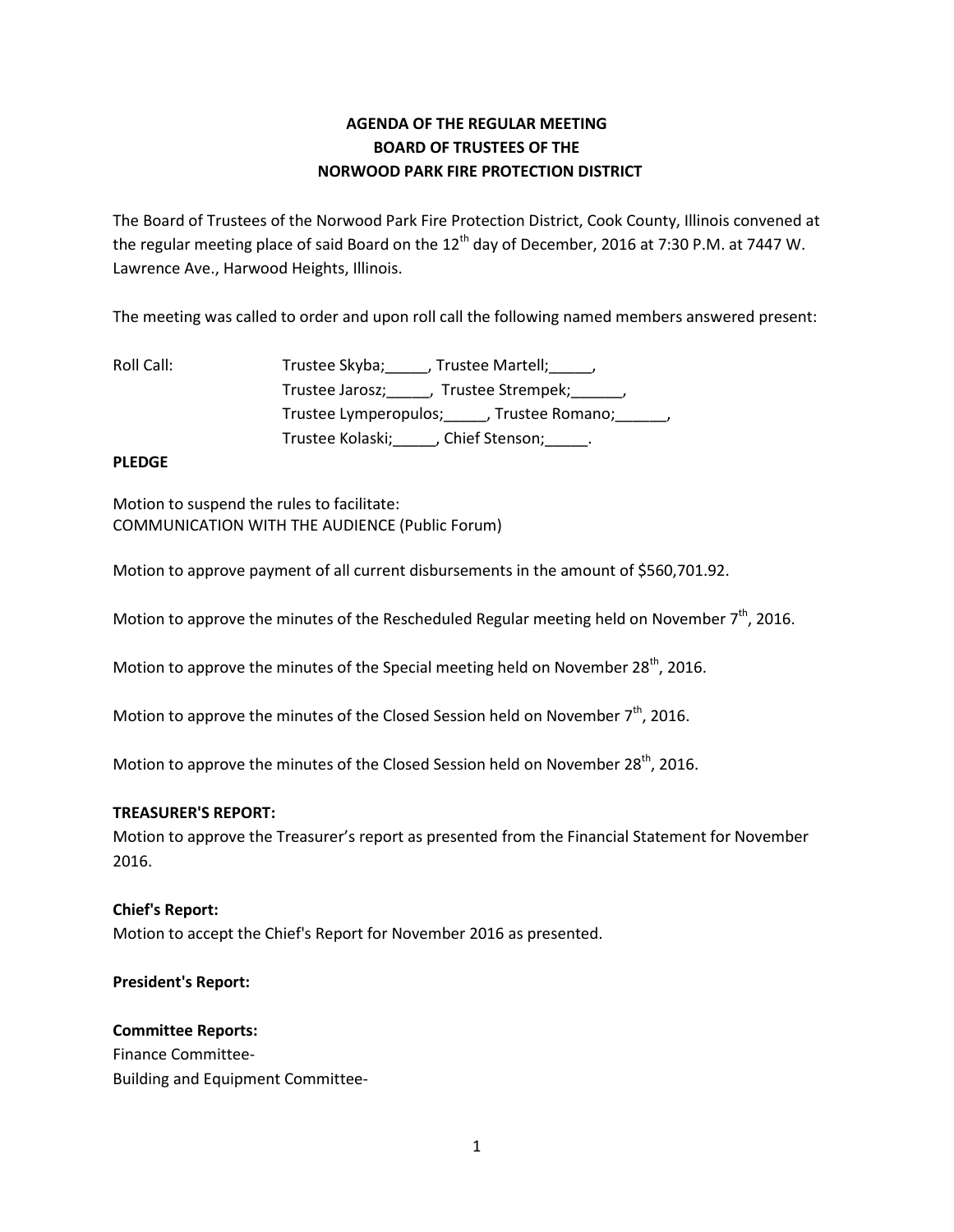Information Technology Committee-Policy Committee-Strategic Planning Committee-Human Capital Committee-Community Relations Committee-Pension Fund-

#### **Old Business:**

Motion to request the Commissioners to review an addition to the Board of Commissioner's Rules and Regulation regarding new hires to have a minimum education requirement of 60 hours of college credit or an Associate's Degree in a related field.

#### **New Business:**

Motion to pass and approve Ordinance #16-4, the Norwood Park Fire Protection District 2016 Tax Levy.

Motion to pass and approve Ordinance #16-5, an Ordinance giving Cook County Clerk direction related to the 2016 Tax Levy.

Motion to accept the audit for the 2016 fiscal year as presented by Knutte & Associates.

Motion to approve the payout of elective sick time buyback to the following: Stanley Grygiel 334 hours \$11,980.58 Ronald Schneider 144 hours \$4,246.20 Total elective sick time buyback \$16,226.78

Motion to approve Air One Equipment to perform computer flow test on 22 air-packs and 30 masks at a total cost of \$1,494.00.

Motion to approve Paylocity to provide semi-monthly payroll services, quarterly and annual payroll tax returns including W2's to the Norwood Park Fire Protection District effective April 1, 2016 to facilitate 1<sup>st</sup> quarter taxes, at a cost of \$370.00 per month plus fees.

Motion to approve the Liability insurance renewal with Corkill insurance, effective January 1, 2017 through January 1, 2018. The renewal policy at an annual cost of \$33,954.

Motion to approve the renewal for Workers Compensation through Illinois Public Risk Fund, effective January 1, 2017 through January 1, 2018, at an estimated cost of \$187,779.

Motion to approve the Ambulance Billing Services bid packet to go out for bid.